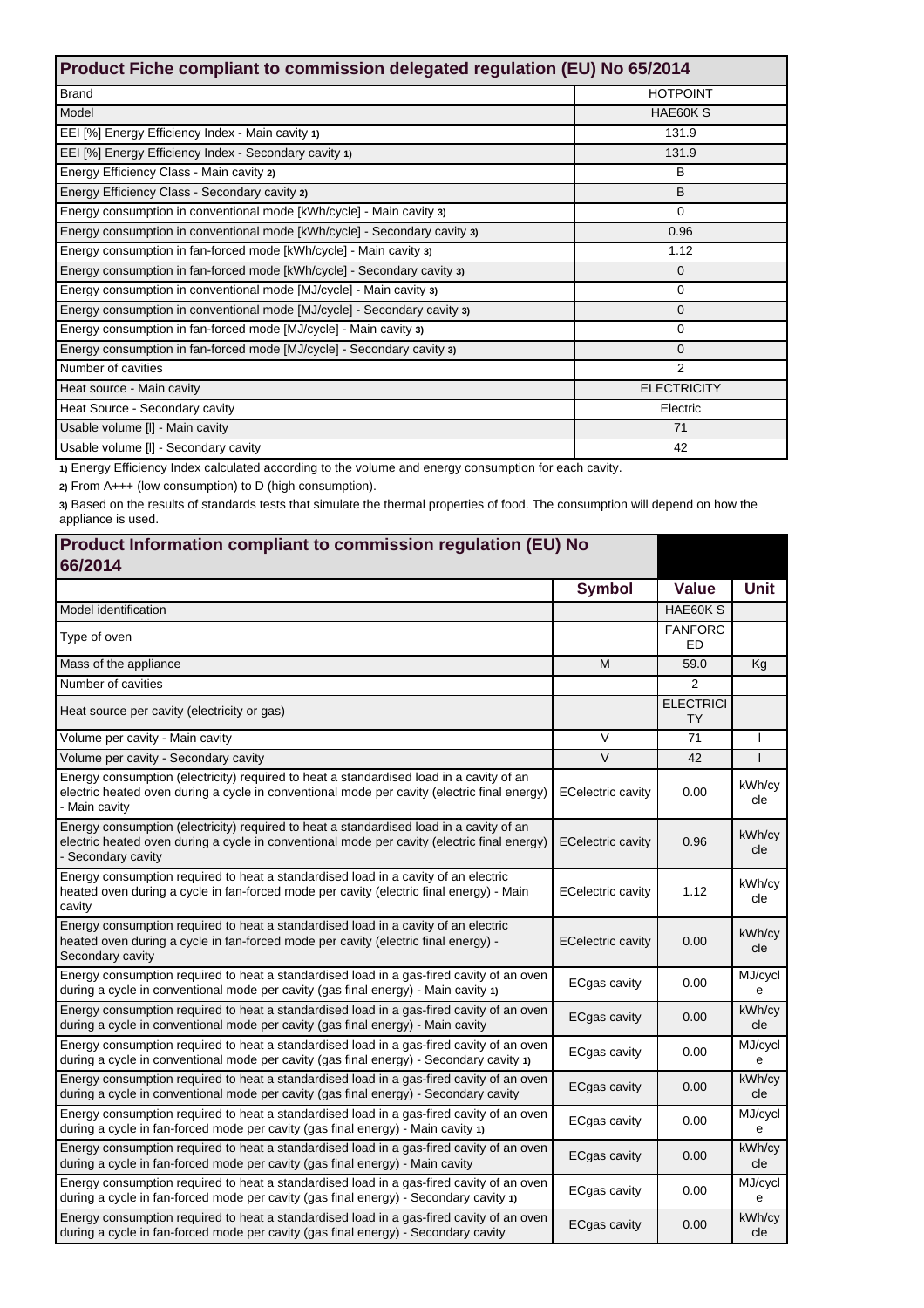| Energy Efficiency Index per cavity - Main cavity      | EEIcavity | 1 ລ 4 ດ |  |
|-------------------------------------------------------|-----------|---------|--|
| Energy Efficiency Index per cavity - Secondary cavity | EEIcavity | 131.9   |  |

**1)** 1kWh/cycle = 3,6 MJ/cycle

|                                                                                                                              | Product Information compliant to commission regulation (EU) No 66/2014 |                             |             |
|------------------------------------------------------------------------------------------------------------------------------|------------------------------------------------------------------------|-----------------------------|-------------|
|                                                                                                                              | <b>Symbol</b>                                                          | Forma<br>t                  | <b>Unit</b> |
| Model identification                                                                                                         |                                                                        | HAE60K<br>S                 |             |
| Type of hob                                                                                                                  |                                                                        | <b>ELECTR</b><br>ΙC         |             |
| Number of cooking zones and/or areas                                                                                         |                                                                        | $\overline{\mathbf{4}}$     |             |
| Heating technology (induction cooking zones and cooking areas, radiant cooking zones, solid plate)                           |                                                                        |                             |             |
| Left behind                                                                                                                  |                                                                        | Double<br>Ring<br>Highlight |             |
| Center behind                                                                                                                |                                                                        |                             |             |
| Right behind                                                                                                                 |                                                                        | Radiant                     |             |
| Left center                                                                                                                  |                                                                        |                             |             |
| Center center                                                                                                                |                                                                        |                             |             |
| Right center                                                                                                                 |                                                                        |                             |             |
| Left ahead                                                                                                                   |                                                                        | Radiant                     |             |
| Center ahead                                                                                                                 |                                                                        |                             |             |
| <b>Right ahead</b>                                                                                                           |                                                                        | Radiant                     |             |
| For circular cooking zones: diameter of useful surface area per electric heated cooking zone                                 |                                                                        |                             |             |
| Left behind                                                                                                                  | Ø                                                                      | 20.0                        | cm          |
| Center behind                                                                                                                | Ø                                                                      | 0.0                         | cm          |
| <b>Right behind</b>                                                                                                          | Ø                                                                      | 16.0                        | cm          |
| Left center                                                                                                                  | Ø                                                                      | 0.0                         | cm          |
| Center center                                                                                                                | Ø                                                                      | 0.0                         | cm          |
| Right center                                                                                                                 | Ø                                                                      | 0.0                         | cm          |
| Left ahead                                                                                                                   | Ø                                                                      | 16.0                        | cm          |
| Center ahead                                                                                                                 | Ø                                                                      | 0.0                         | cm          |
| Right ahead                                                                                                                  | Ø                                                                      | 20.0                        | cm          |
| For non-circular cooking zones or areas: length and width of useful surface area per electric heated<br>cooking zone or area |                                                                        |                             |             |
| Left behind                                                                                                                  | $\mathsf{L}$ ; $\mathsf{W}$                                            | 0.0; 0.0                    | cm          |
| Center behind                                                                                                                | L:W                                                                    | 0.0; 0.0                    | cm          |
| <b>Right behind</b>                                                                                                          | $L$ ; W                                                                | 0.0; 0.0                    | cm          |
| Left center                                                                                                                  | $L$ ; W                                                                | 0.0; 0.0                    | cm          |
| Center center                                                                                                                | $L$ ; W                                                                | 0.0; 0.0                    | cm          |
| <b>Right center</b>                                                                                                          | $L$ ; W                                                                | 0.0;0.0                     | cm          |
| Left ahead                                                                                                                   | $L$ ; W                                                                | 0.0; 0.0                    | cm          |
| Center ahead                                                                                                                 | $\mathsf{L}$ ; $\mathsf{W}$                                            | 0.0; 0.0                    | cm          |
| Right ahead                                                                                                                  | $\mathsf{L}$ ; $\mathsf{W}$                                            | 0.0; 0.0                    | cm          |
| Energy consumption per cooking zone or area calculated per Kg                                                                |                                                                        |                             |             |
| Left behind                                                                                                                  | ECelectric<br>cooking                                                  | 187.0                       | Wh/Kg       |
| Center behind                                                                                                                | ECelectric<br>cooking                                                  | 0.0                         | Wh/Kg       |
| Right behind                                                                                                                 | ECelectric<br>cooking                                                  | 184.0                       | Wh/Kg       |
| Left center                                                                                                                  | ECelectric<br>cooking                                                  | 0.0                         | Wh/Kg       |
| Center center                                                                                                                | ECelectric<br>cooking                                                  | 0.0                         | Wh/Kg       |
| Right center                                                                                                                 | ECelectric<br>cooking                                                  | 0.0                         | Wh/Kg       |
| Left ahead                                                                                                                   | ECelectric<br>cooking                                                  | 215.0                       | Wh/Kg       |
| Center ahead                                                                                                                 | ECelectric<br>cooking                                                  | 0.0                         | Wh/Kg       |